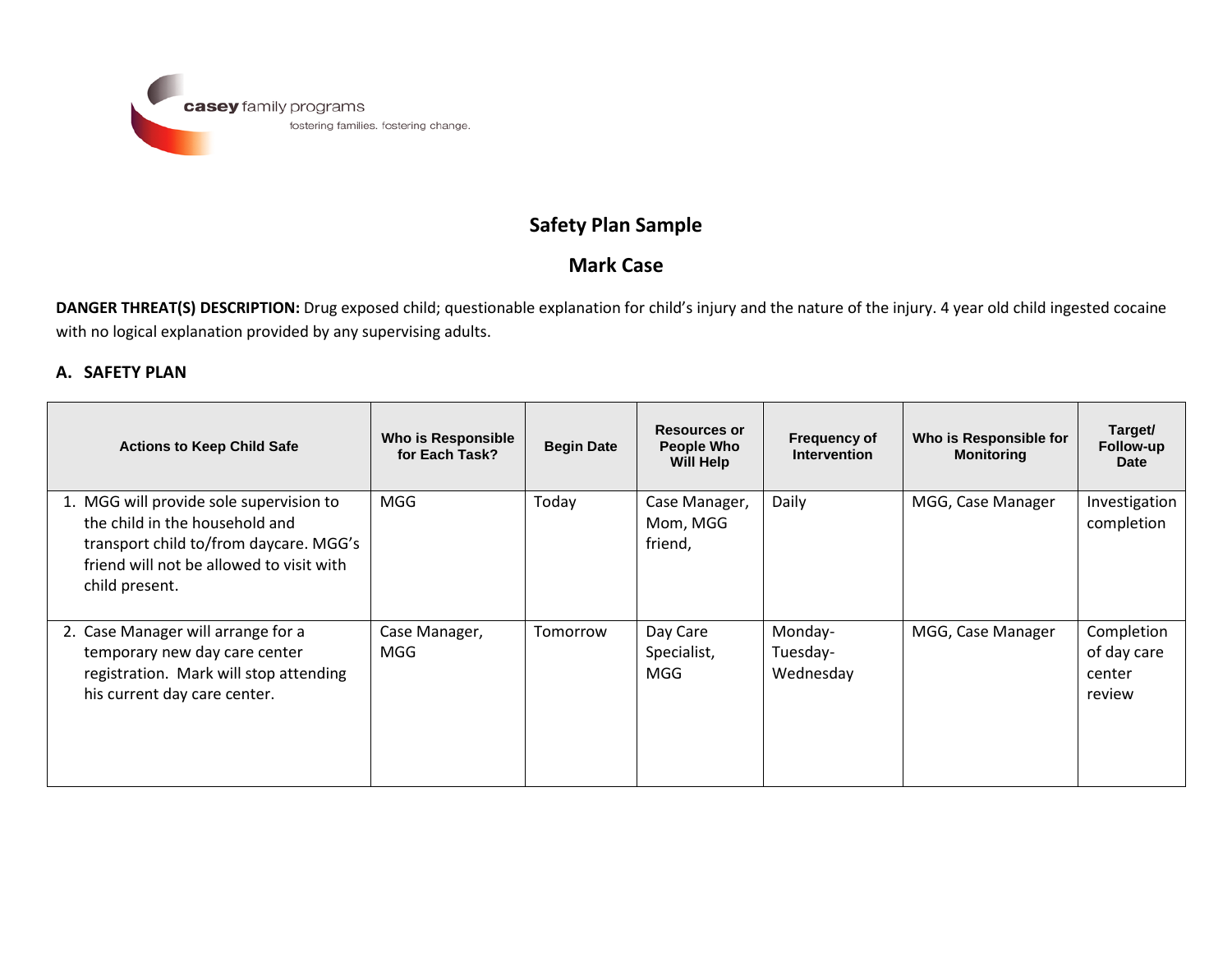

| 3. Mom will move to her friend's         | Mom, CPI, Case | Today | Mom's friend, | Daily | Friend and MGG will   | Investigation |
|------------------------------------------|----------------|-------|---------------|-------|-----------------------|---------------|
| apartment, and contact with her child    | Manager        |       | <b>MGG</b>    |       | contact the Case      | completion    |
| will only take place with either the CPI |                |       |               |       | Manager immediately   |               |
| or Case Manager present. CPI will        |                |       |               |       | if there are any      |               |
| explain residence and contact plan to    |                |       |               |       | violations of the     |               |
| the friend and secure her agreement      |                |       |               |       | Mom's residence and   |               |
| and understanding of consequences.       |                |       |               |       | contact plan.         |               |
|                                          |                |       |               |       |                       |               |
|                                          |                |       |               |       | The residence and     |               |
|                                          |                |       |               |       | contact plan will not |               |
|                                          |                |       |               |       | be altered in any way |               |
|                                          |                |       |               |       | without Case Manager  |               |
|                                          |                |       |               |       | involvement and       |               |
|                                          |                |       |               |       | approval.             |               |
|                                          |                |       |               |       |                       |               |
|                                          |                |       |               |       | Case Manger will have |               |
|                                          |                |       |               |       | face to face contact  |               |
|                                          |                |       |               |       | with mom weekly;      |               |
|                                          |                |       |               |       | face to face contact  |               |
|                                          |                |       |               |       | with MGG and child    |               |
|                                          |                |       |               |       | weekly                |               |
|                                          |                |       |               |       |                       |               |
|                                          |                |       |               |       | If the plans are      |               |
|                                          |                |       |               |       | violated, no further  |               |
|                                          |                |       |               |       | contacts will be      |               |
|                                          |                |       |               |       | authorized, pending a |               |
|                                          |                |       |               |       | family team meeting   |               |
|                                          |                |       |               |       | and/or judicial/LE.   |               |
|                                          |                |       |               |       | intervention.         |               |
|                                          |                |       |               |       |                       |               |